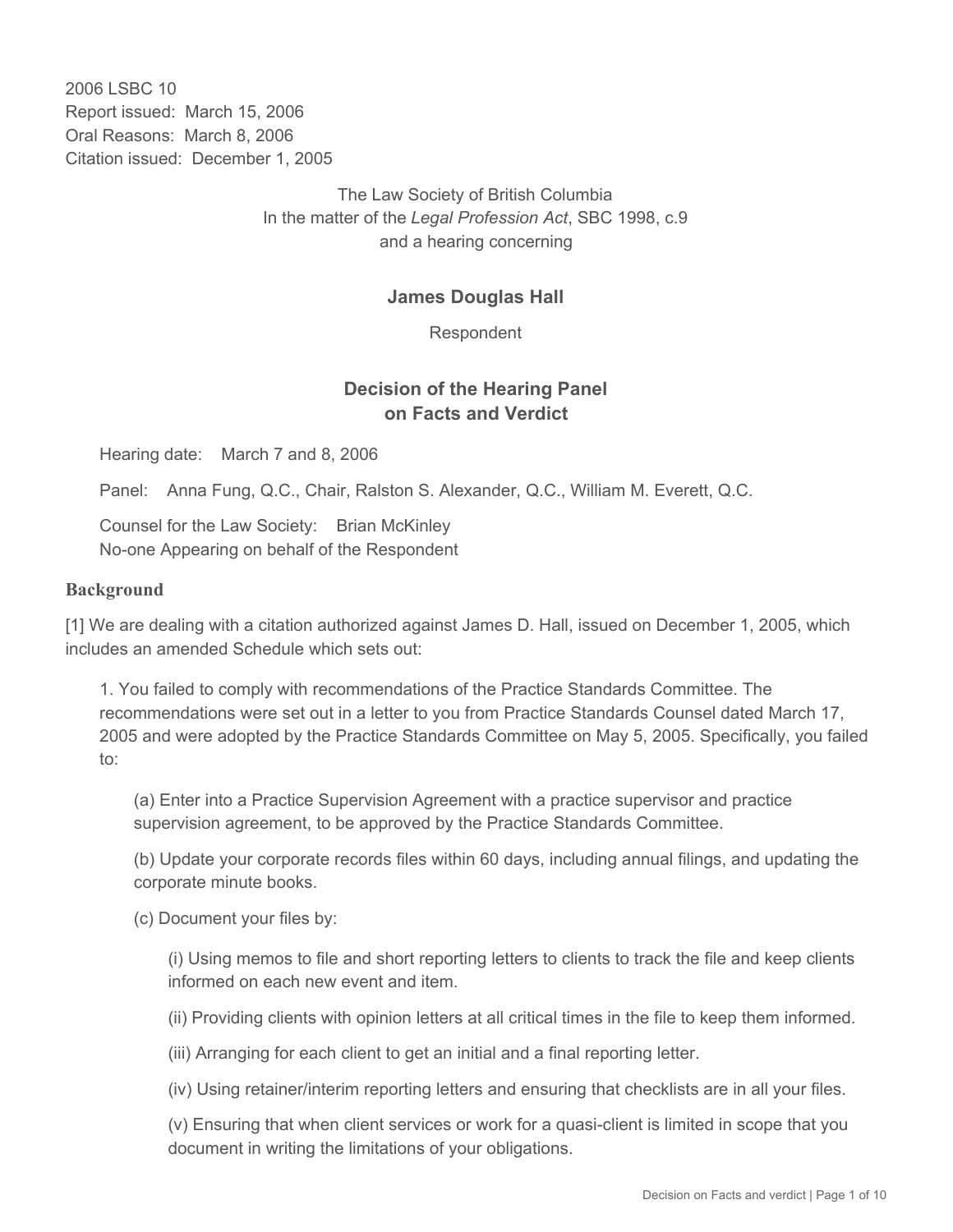(vi) Taking and filing notes of telephone conversations, with clients and others, and memos to file.

(d) Organize your open and closed files by:

(i) Separating your closed from open files so that you can focus on the ones that need your attention and avoid ones that do not.

(ii) Completing a reporting letter promptly after completing the services in question and then and only then - close the file.

(e) Develop and maintain the following:

(i) A reminder system for routine BF's, work in progress and limitation dates. The reasons for the BF should be noted as well. All time limited matters, including limitation dates, should be noted at three or four dates ahead of the ultimate so that you can have lots of opportunity to get the work done.

(ii) Establish a conflicts checking system.

(iii) Use a file opening sheet or checklist for each file to record client and file information and keep it centralized.

(iv) Use checklists and interview forms to take down background details and initial interviews for ongoing notes.

(f) Seek practical help through Interlock or a private counsellor or psychologist to address your procrastination issues, including failure to communicate, delay and inactivity. Provide the Practice Standards Committee with a letter advising that you have gone for assistance.

2. You failed to maintain your books, records and accounts in accordance with Division 7 of Part 3 of the Law Society Rules.

3. You caused a Form 47 trust report to be delivered to the Law Society on April 4, 2005. That trust report contained the forged signature of David Toynbee, C.G.A. You caused that report to be delivered either knowing or being willfully blind to the fact that the person who signed the form was not a Certified General Accountant named David Toynbee.

4. You signed the Lawyer's Declarations contained in Part A and Part C of the Form 47 trust report and caused that report to be delivered to the Law Society on April 4, 2005, either knowing or being willfully blind to the false and misleading information contained in it. The false or misleading information was that the accountant had reviewed your books and records and formed the opinion that you had, during the reporting period:

(a) kept and maintained such books, records and accounts in connection with the law practice as are required by Part 3, Divisions 7 and 8 of the Law Society Rules;

(b) prepared a monthly trust reconciliation for each month ending in the reporting period in accordance with Part 3, Divisions 7 and 8 of the Law Society Rules;

(c) maintained an adequate system for recording all financial transactions of the law practice in compliance with Part 3, Divisions 7 and 8 of the Law Society Rules;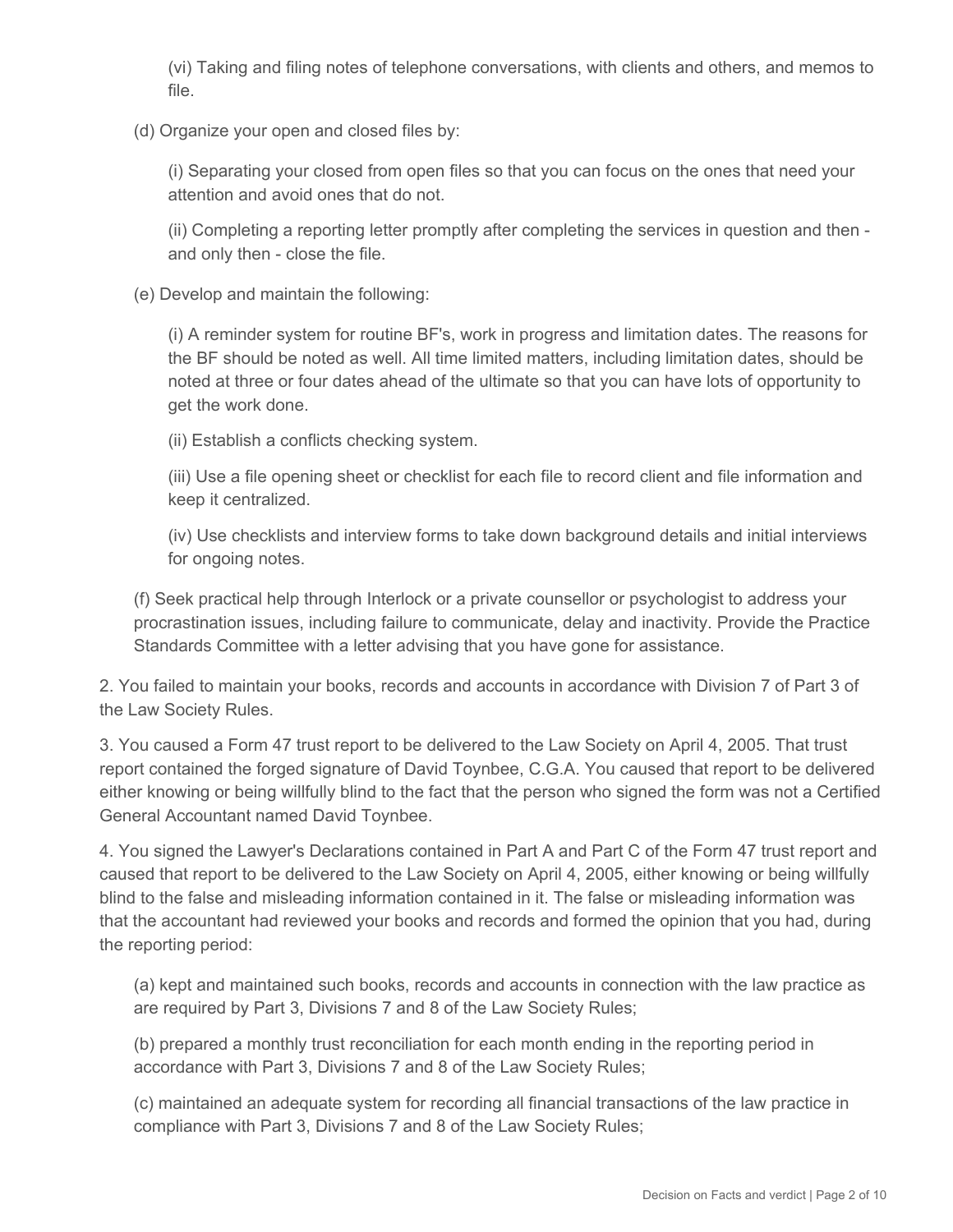and that the accountant had reviewed the monthly trust reconciliations for the months subsequent to the reporting period and ending immediately prior to the completion of his field work, and that nothing came to his attention that would indicate any contravention of Part 3, Divisions 7 and 8 of the Law Society Rules.

5. While suspended from practice by the Law Society, you continued to engage in the practice of law when you:

(a) acted as counsel for your clients [corporation] *et al.* in a litigation matter;

(b) continued to act as counsel for your client P.J.Q. on the estate of T.F.H.

6. You provided an undertaking to the Law Society effective May 18, 2005 to cease practice in the areas of wills and estates. You breached that undertaking when you continued to act as counsel for your client P.J.Q. on the estate of T.F.H. after May 18, 2005.

7. You failed to provide your client P.J.Q. with a quality of service at least equal to that which would be expected of a competent lawyer in a similar situation, in that you failed to keep your client reasonably informed, and failed to do the work in hand in a prompt manner so that its value to the client was not diminished or lost, contrary to Chapter 3, Ruling 3 of the *Professional Conduct Handbook.*

8. You misled your client P.J.Q. about the status of his matter.

9. You attempted to mislead another member of the Law Society, Mr. Reilly, Q.C., and his assistant when you advised his assistant that you had filed an application for probate on the estate of T.F.H. when you had not done so.

10. You provided an undertaking to the Law Society on January 23, 2004 to "respond to correspondence from the Law Society Professional Conduct Department within 14 days of receipt of such correspondence." You breached that undertaking when you failed to respond at all to a letter from the Law Society Professional Conduct Department dated November 7, 2005, and received by you on November 8, 2005 regarding a complaint by Mr. Reilly, Q.C.

11. You provided an undertaking to the Law Society on January 23, 2004 to "respond to correspondence from the Law Society Professional Conduct Department within 14 days of receipt of such correspondence." You breached that undertaking when you failed to respond at all to a letter from the Law Society Professional Conduct Department dated October 18, 2005, and received by you October 19, 2005 regarding a complaint by your client B.D.

[2] Following receipt of the evidence, we are satisfied that service of the citation and the amended Schedule was proven upon the Respondent.

[3] The Panel convened at 9:30 a.m. on March 7, 2006, to consider the matters described in the citation. The Respondent was not present despite having been involved in a telephone discussion the night before with counsel for the Law Society. Mr. McKinley took the opportunity of a brief adjournment to call the Respondent again. He did not receive a response from the Respondent but left a message confirming that the Panel was meeting to consider the citation.

[4] Following a 30 minute delay the Panel proceeded, in the absence of the Respondent, to consider the matters set out in the citation, as that is permitted by Section 42 of the *Legal Profession Act*.

[5] With respect to the standard of proof required in these matters, the Panel instructed itself that the Law Society bears the burden of proving the allegations that are set out in the amended citation throughout this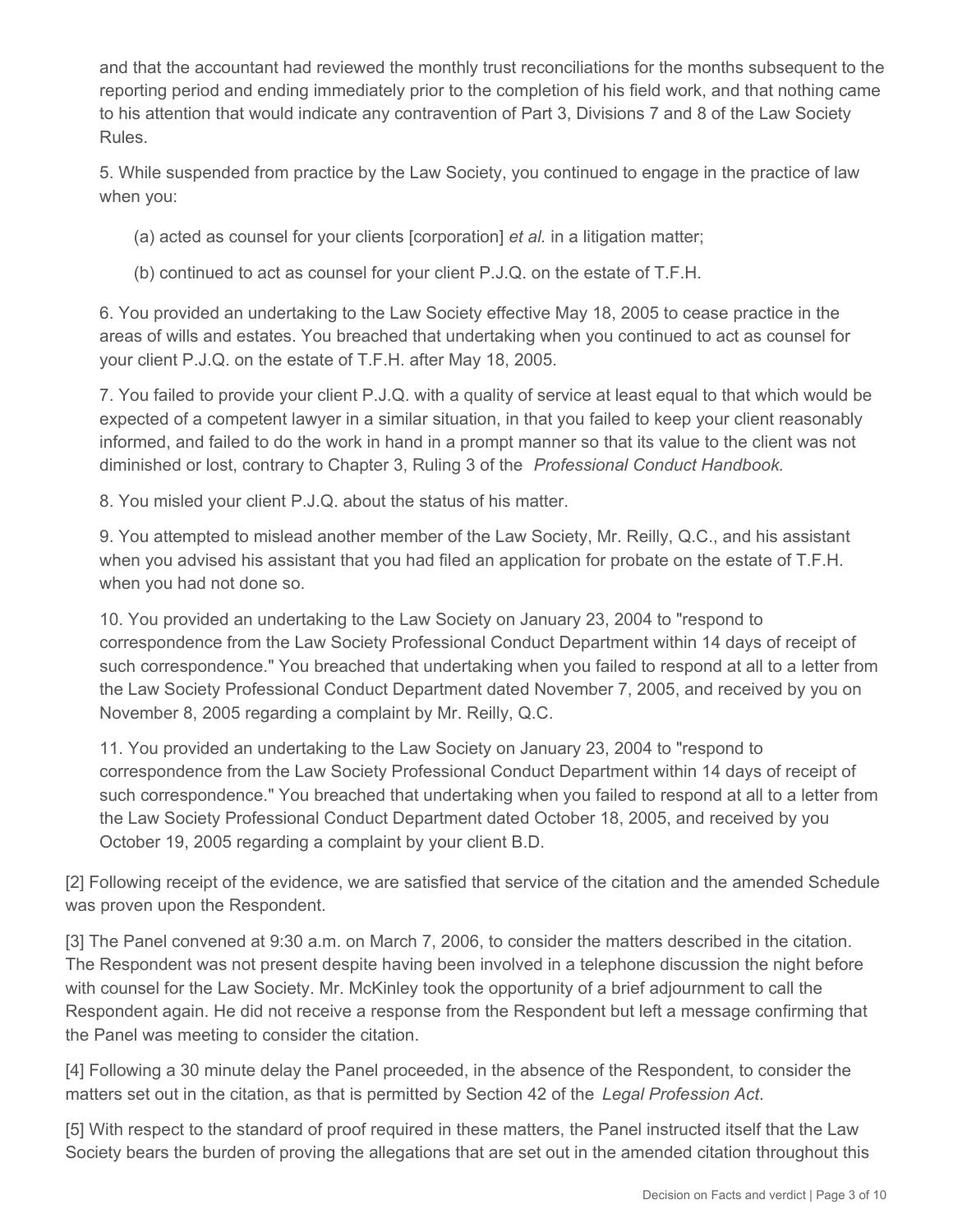proceeding. The standard to be proved is a standard higher than the balance of probabilities but lower than the criminal law standard of beyond a reasonable doubt.

[6] In that regard, we reviewed the decision of Madam Justice McLachlin in *Jory v. The College of Physicians and Surgeons of British Columbia* [1985] B.C.J. No. 320, a decision of the British Columbia Supreme Court. In that decision, Madam Justice McLachlin said:

"The standard of proof required in cases such as this is high. It is not the criminal standard of proof beyond a reasonable doubt. But it is something more than a bare balance of probabilities. The authorities establish that the case against a professional person on a disciplinary hearing must be proved by a fair and reasonable preponderance of credible evidence. The evidence must be sufficiently cogent as to make it safe to uphold the findings with all the consequences for the professional person's career and status in the community." [authorities omitted]

[7] This Panel adopts the above interpretation of the burden of proof upon the Law Society and instructs itself as follows.

[8] The onus of proof throughout these proceedings rests on the Law Society to prove the facts necessary to support a finding of professional misconduct, and the standard of proof is higher than the balance of probabilities but less than reasonable doubt. The standard is a civil standard but rises in direct proportion to the gravity of the allegation and the seriousness of the consequences.

[9] With respect to the determination of whether the conduct alleged amounts to professional misconduct, we note that it is well established that it is for the Benchers to determine behaviour that amounts to professional misconduct. We also note, in a recent decision of the Benchers in a matter involving Mr. Martin, [2005 LSBC 16] that the Panel in that case found an appropriate test to be applied as follows:

"The test that this Panel finds is appropriate is whether the facts as made out disclose a marked departure from that conduct the Law Society expects of its members; if so, it is professional misconduct."

[10] With respect to the citation, we will recite each count in order and deal with them seriatim.

#### **Count 1**

1. You failed to comply with recommendations of the Practice Standards Committee. The recommendations were set out in a letter to you from Practice Standards Counsel dated March 17, 2005 and were adopted by the Practice Standards Committee on May 5, 2005. Specifically, you failed to:

(a) Enter into a Practice Supervision Agreement with a practice supervisor and practice supervision agreement, to be approved by the Practice Standards Committee.

(b) Update your corporate records files within 60 days, including annual filings, and updating the corporate minute books.

(c) Document your files by:

(i) Using memos to file and short reporting letters to clients to track the file and keep clients informed on each new event and item.

(ii) Providing clients with opinion letters at all critical times in the file to keep them informed.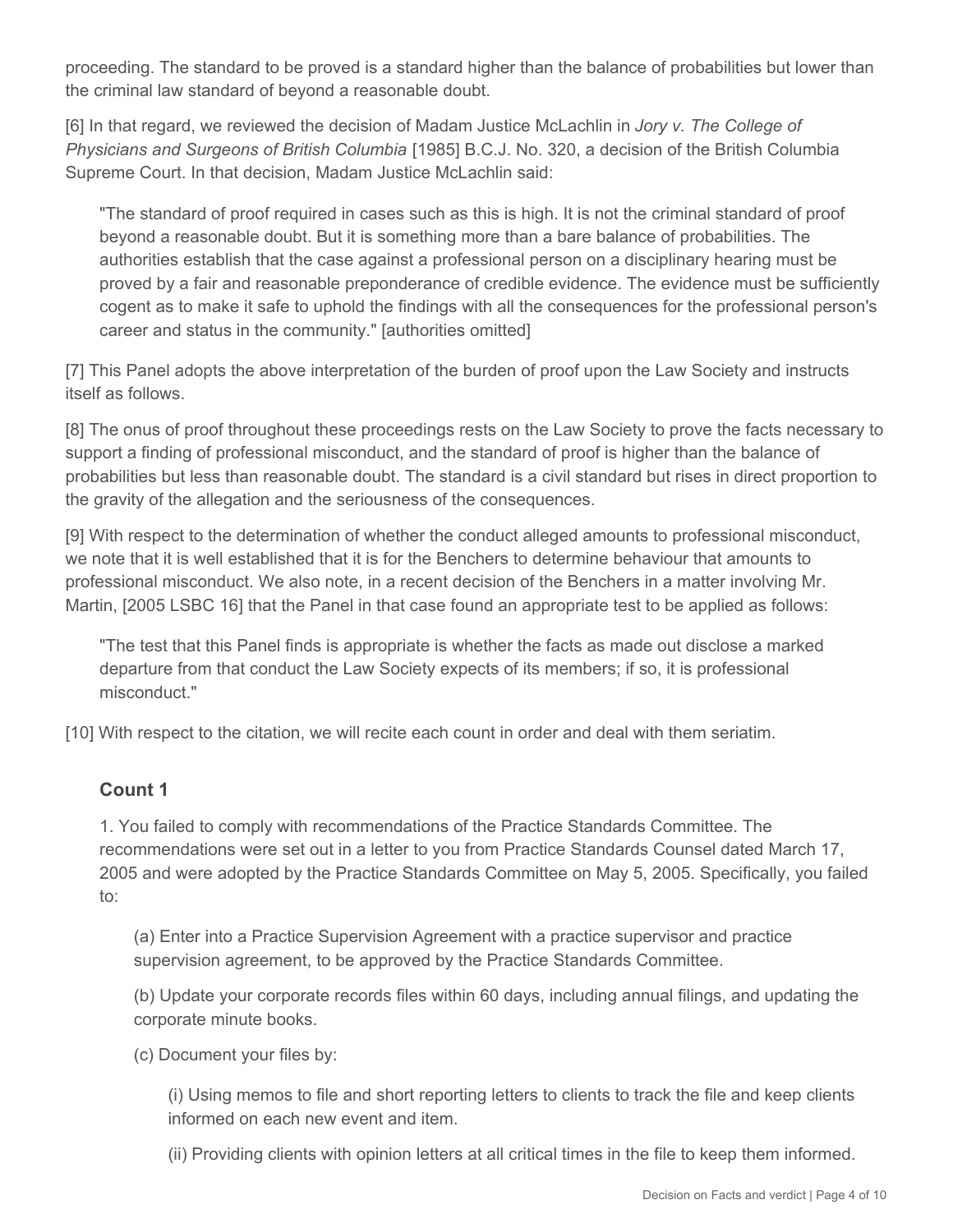(iii) Arranging for each client to get an initial and a final reporting letter.

(iv) Using retainer/interim reporting letters and ensuring that checklists are in all your files.

(v) Ensuring that when client services or work for a quasi-client is limited in scope that you document in writing the limitations of your obligations.

(vi) Taking and filing notes of telephone conversations, with clients and others, and memos to file.

(d) Organize your open and closed files by:

(i) Separating your closed from open files so that you can focus on the ones that need your attention and avoid ones that do not.

(ii) Completing a reporting letter promptly after completing the services in question and then and only then - close the file.

(e) Develop and maintain the following:

(i) A reminder system for routine BF's, work in progress and limitation dates. The reasons for the BF should be noted as well. All time limited matters, including limitation dates, should be noted at three or four dates ahead of the ultimate so that you can have lots of opportunity to get the work done.

(ii) Establish a conflicts checking system.

(iii) Use a file opening sheet or checklist for each file to record client and file information and keep it centralized.

(iv) Use checklists and interview forms to take down background details and initial interviews for ongoing notes.

(f) Seek practical help through Interlock or a private counsellor or psychologist to address your procrastination issues, including failure to communicate, delay and inactivity. Provide the Practice Standards Committee with a letter advising that you have gone for assistance.

[11] The Panel heard evidence from Kensi Gounden, a Law Society employee, that two practice reviews were conducted by him. There are nine recommendations in the first practice review as at March 17, 2005. All of those practice conditions were accepted by the Committee. The report of Mr. Gounden's second practice review, which took place on June 8, 2005, clearly establishes to the satisfaction of this Panel a failure to comply with six of the recommendations of the original nine, which six recommendations are as set out in the citation. Mr. Gounden also testified that of the 50 or so practice reviews that he had done to the date of his giving evidence at this hearing, the Respondent's office was the worst that he had ever seen. In the result, we find that Count 1 of the citation has been proven to the satisfaction of this Panel, and we find that the Respondent professionally misconducted himself in respect of that Count.

# **Count 2**

You failed to maintain your books, records and accounts in accordance with Division 7 of Part 3 of the Law Society Rules.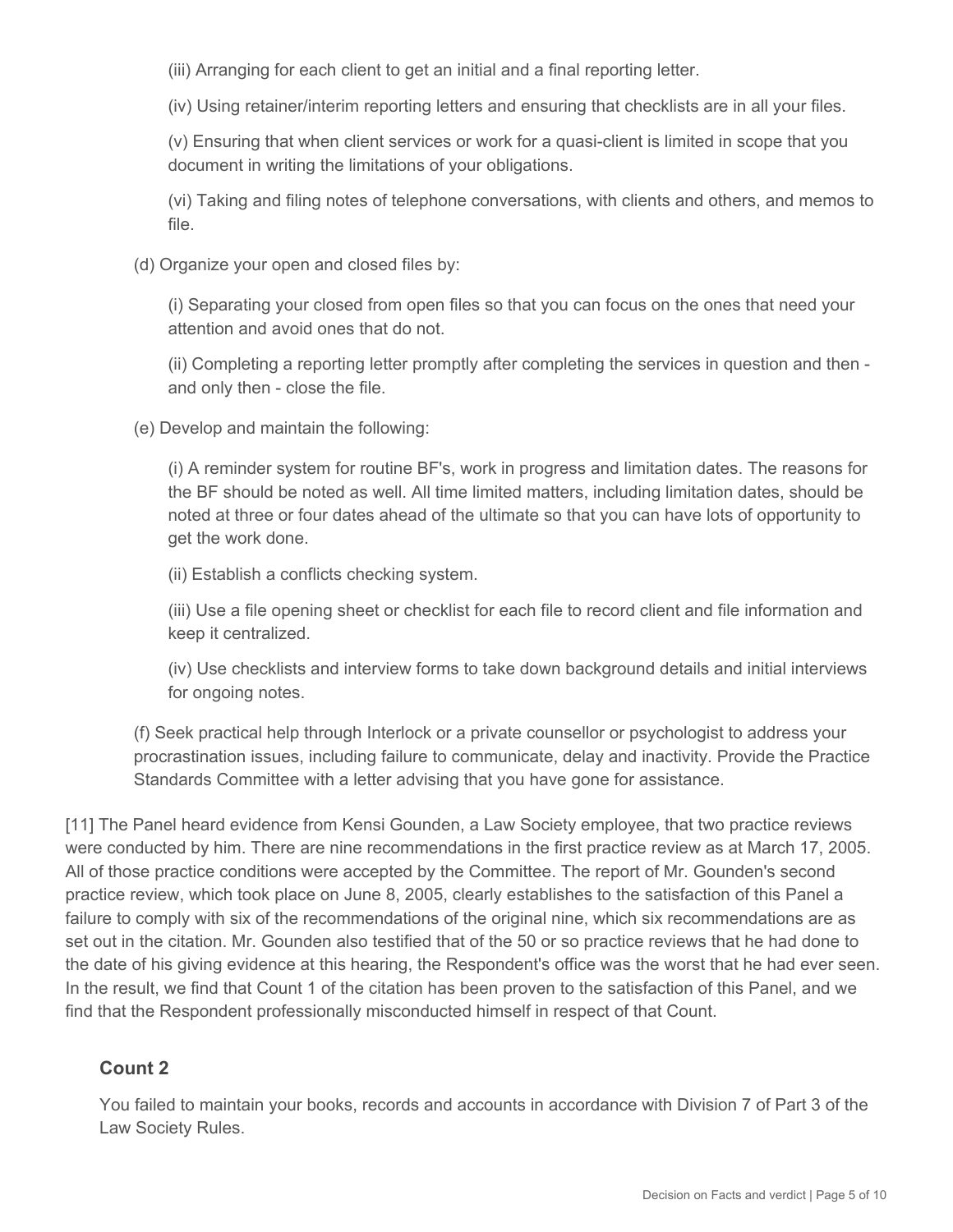[12] We have the benefit of evidence from Karen Keating, a chartered accountant. Ms. Keating is an auditor with the Law Society, doing forensic audits. Based on evidence provided, we found Ms. Keating to be qualified to give opinion evidence as an expert witness on matters regarding compliance with Law Society accounting rules. We received in evidence Ms. Keating's interim audit report dated October 20, 2005, regarding the results of her investigation of the books and records of the Respondent. Her investigation resulted from audit orders made pursuant to Law Society Rules 3-79 and 4-43. Ms. Keating's investigation was in respect of work she had undertaken to August 12, 2005. Her report disclosed that the Respondent's books, records and accounts were significantly deficient and not in compliance with Law Society Part 3, Division 7 Rules, as particularized on pages 4 and 5 of her report.

[13] Ms. Keating described three critical characteristics of the Respondent's record-keeping which prevented her from being able to conduct a proper audit. These three characteristics are:

- 1. No trust account reconciliations existed.
- 2. A commingling of trust and general funds was going on.
- 3. There were significant numbers of errors disclosed throughout the records.

[14] Ms. Keating noted that the Respondent's books and records were in a terrible state and that those books and records would have been in that terrible state at April 4, 2005, the date upon which the Respondent signed and submitted his Form 47 report. In the result, we find that Count 2 of the citation has been proven to the satisfaction of this Panel, and we find that the Respondent professionally misconducted himself in respect of that Count.

## **Count 3**

You caused a Form 47 trust report to be delivered to the Law Society on April 4, 2005. That trust report contained the forged signature of David Toynbee, C.G.A. You caused that report to be delivered either knowing or being willfully blind to the fact that the person who signed the form was not a Certified General Accountant named David Toynbee.

[15] We had the evidence of Wiley Ho, who was, at all material times, an employee of the Law Society, charged with responsibility for monitoring the filing of Form 47 reports. Ms. Ho described a series of communications that she had had with the Respondent leading ultimately, under threat of suspension, to a filing by him by facsimile transmission of a Form 47 on April 4, 2005. Part B of that Form 47 was purportedly completed and signed by one David Toynbee, C.G.A., showing an address at 2374 Renfrew Road, Shawnigan Lake, British Columbia.

[16] Following this filing, a routine check of Mr. Toynbee's qualifications as a C.G.A. disclosed that he was not in public practice and was therefore disqualified from signing a Form 47 declaration. Ms. Ho contacted the Respondent on April 5, 2005, to advise him of Mr. Toynbee's disqualification. The Respondent expressed surprise at that disclosure.

[17] We also had evidence from Kasandra Bonn. Ms. Bonn is the Manager of Professional Conduct at the Society of Certified General Accountants. Ms. Bonn testified that she had contacted Mr. Toynbee, the only C.G.A. bearing that name on the records of the Certified General Accountants Society, to inquire as to whether Mr. Toynbee had signed the Form 47 for the Respondent.

[18] We had the benefit of evidence from Mr. Toynbee before this Panel that he was not aware of the particular Form 47 for the Respondent, that he had not signed it, and that he only knew of the Respondent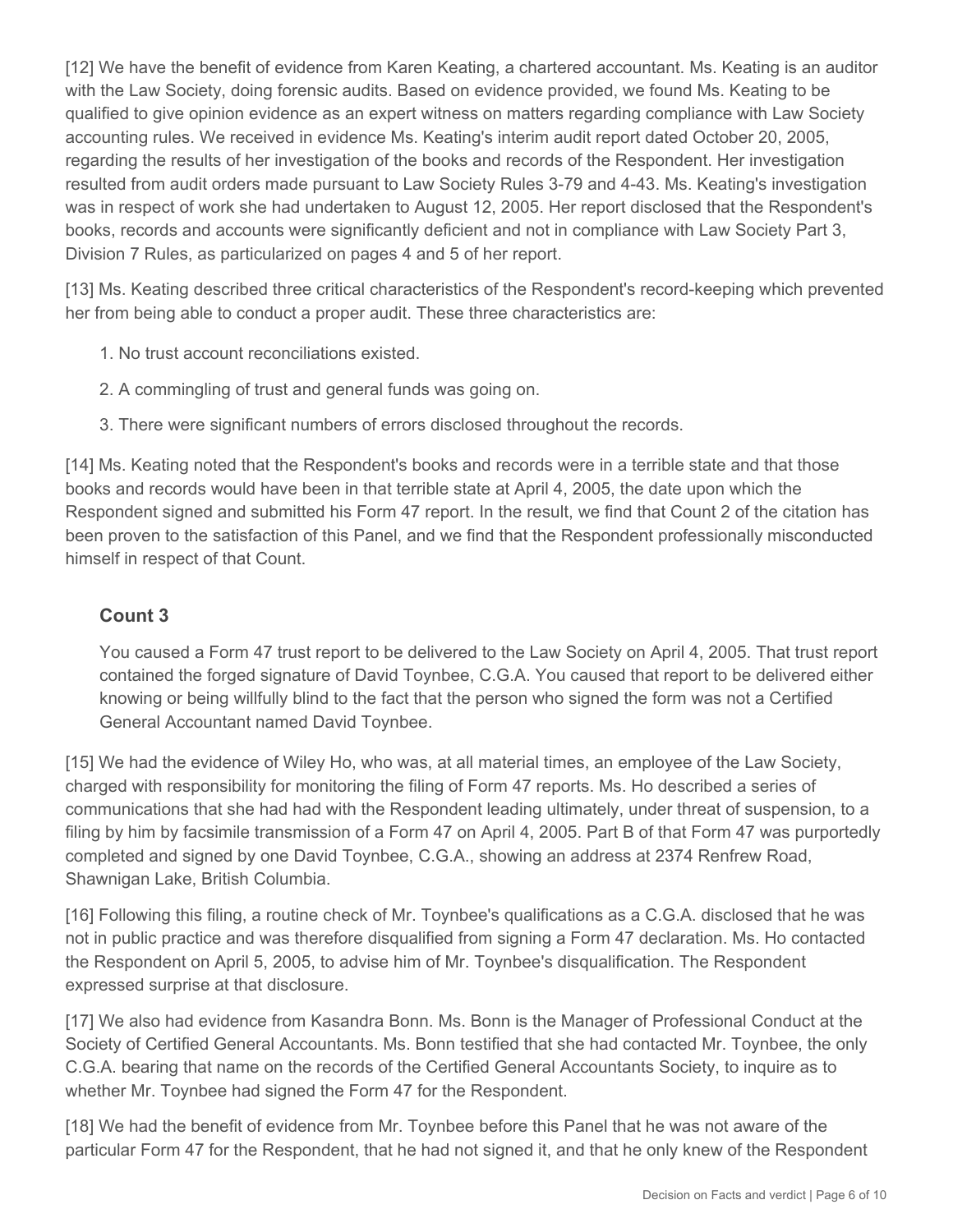by reason of an earlier attendance by him, that is by Mr. Toynbee, at a business law course where the Respondent was the instructor. He specifically confirmed that the signature on the Form 47 was not his signature.

[19] Ms. Bonn reported further that she had two conversations with the Respondent, the first on April 20, 2005, and the second a day later, on April 21, 2005, as a result of the fact that Mr. Toynbee had denied any involvement with the preparation of the Respondent's Form 47. Ms. Bonn testified that during the first conversation that she had with the Respondent, he advised her that:

1. He had delivered his books and records to the Renfrew Road address at Shawnigan Lake.

2. Mr. Toynbee sent him an invoice for the work, and that he would provide a copy of that invoice to Ms. Bonn.

3. Mr. Toynbee, who had been a student of the Respondent at the business law course, was not the same Mr. Toynbee that had signed the Form 47.

[20] In the second conversation with Ms. Bonn, the one day later, when asked why he had not provided a copy of the invoice for the service provided, the Respondent reported to Ms. Bonn that he did not get an invoice from Mr. Toynbee and that he had paid a retainer, "unfortunately in cash" . He also said in that second conversation with Ms. Bonn that Mr. Toynbee had come to his office to collect the books and records rather than that the books and records had been delivered to the Shawnigan Lake address. When Ms. Bonn indicated to the Respondent that his story was very different in the second call from what he had said the day before, she inquired: "Why has it changed?" He replied: "Yesterday I was shocked, and now I have had a chance to think about it."

[21] This Panel finds that there would have been no reason for the Respondent to be shocked at the revelations from Ms. Bonn, since he had received the same information from Ms. Ho two weeks earlier with respect to the disqualification of Mr. Toynbee.

[22] On the basis of all of the evidence presented to this Panel, we find that the Form 47 report filed by the Respondent on April 4, 2005, contained the forged signature of David Toynbee, C.G.A., and that the Respondent provided that report to the Law Society knowing that the signature on the Form 47 was not that of a C.G.A. named David Toynbee. In the result, we find that Count 3 of the citation has been proven to the satisfaction of this Panel and that the Respondent has professionally misconducted himself in respect of that Count.

## **Count 4**

You signed the Lawyer's Declarations contained in Part A and Part C of the Form 47 trust report and caused that report to be delivered to the Law Society on April 4, 2005, either knowing or being willfully blind to the false and misleading information contained in it. The false or misleading information was that the accountant had reviewed your books and records and formed the opinion that you had, during the reporting period:

(a) kept and maintained such books, records and accounts in connection with the law practice as are required by Part 3, Divisions 7 and 8 of the Law Society Rules;

(b) prepared a monthly trust reconciliation for each month ending in the reporting period in accordance with Part 3, Divisions 7 and 8 of the Law Society Rules;

(c) maintained an adequate system for recording all financial transactions of the law practice in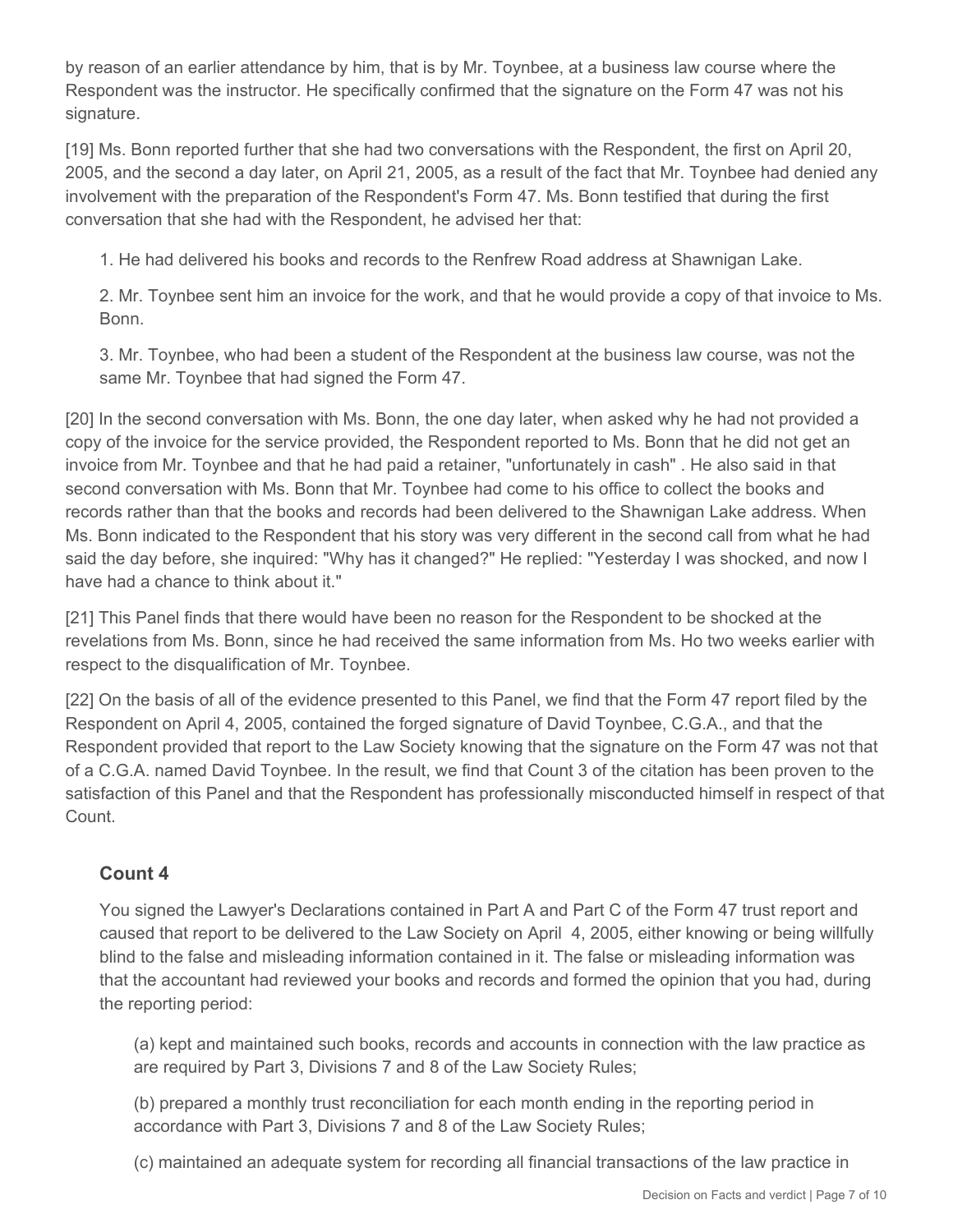compliance with Part 3, Divisions 7 and 8 of the Law Society Rules;

and that the accountant had reviewed the monthly trust reconciliations for the months subsequent to the reporting period and ending immediately prior to the completion of his field work, and that nothing came to his attention that would indicate any contravention of Part 3, Divisions 7 and 8 of the Law Society Rules.

[23] As a result of the facts described herein in respect of Counts 2 and 3, and as confirmed by the evidence of Mr. Gounden that the Respondent had told him that he had some accounting background and experience, and that he had performed his own rough trust banking reconciliations, we find that the Respondent provided the Form 47 to the Law Society knowing that it contained false and misleading information, as particularized in the Count. In the result, we find that Count 4 of the citation has been proven to the satisfaction of this Panel and that the Respondent has professionally misconducted himself in respect of that Count.

# **Count 5**

While suspended from practice by the Law Society, you continued to engage in the practice of law when you:

- (a) acted as counsel for your clients [corporation] *et al.* in a litigation matter;
- (b) continued to act as counsel for your client P.J.Q. on the estate of T.F.H.

[24] This Panel heard evidence from Wiley Ho and David McCartney that the Respondent was suspended on September 6, 2005, by letter from the Law Society dated September 7, 2005, which letter was personally served on the Respondent on September 8, 2005. When served with a Notice of Suspension, the Respondent said to Mr. McCartney that he was turning everything over to Mr. Ogilvie. That reference was a reference to a custodian being appointed by the Law Society to look after the Respondent's practice.

[25] We have evidence from Mr. Gowe, a Vancouver lawyer, that he commenced a Supreme Court action on September 13, 2005. Mr. Gowe testified that he received an Appearance and a Statement of Defence in addition to communications regarding settlement proposals from the Respondent during the period of time from September 28, 2005 to and including January 16, 2006.

[26] The Panel heard evidence from P.J.Q., the executor of the estate of T.F.H., that P.J.Q. had discussions with the Respondent in October, 2005, when the Respondent provided information to P.J.Q. that he, the Respondent, had spoken to the Court about the progress of the probate application and that there were processing problems and personnel problems in the Court Registry and the probate would be issued in the next week.

[27] We also heard evidence from C.P., legal assistant to Vincent Reilly, Q.C., a Victoria lawyer, with respect to Ms. P.'s communication with the Respondent where the Respondent was providing Ms. P. with information as to why the probate application was delayed. This evidence was corroborated by a statement in the Respondent's affidavit, sworn on December 1, 2005, and filed in the Supreme Court on December 9, 2005, in the T.F.H. estate matter where the Respondent deposes that:

"I acted as solicitor for P.J.Q. . . . from November 4, 2003 to November 9, 2005."

[28] As a result of this evidence, we find that the Respondent was continuing to engage in the practice of law while his entitlement to do so had been suspended. In the result, we find that Count 5 of the citation has been proven and that the Respondent has professionally misconducted himself in respect of that Count.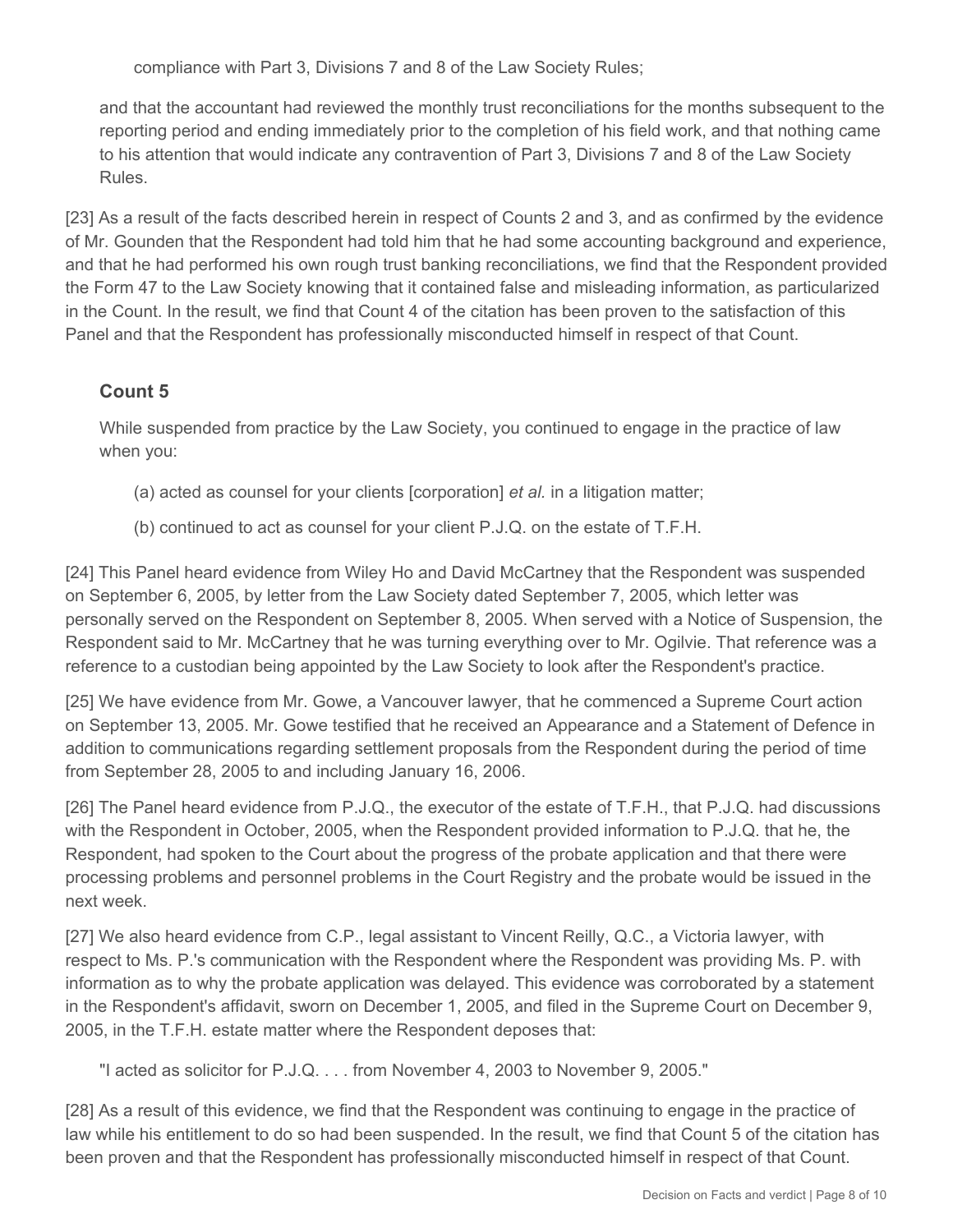## **Count 6**

You provided an undertaking to the Law Society effective May 18, 2005 to cease practice in the areas of wills and estates. You breached that undertaking when you continued to act as counsel for your client P.J.Q. on the estate of T.F.H. after May 18, 2005.

[29] Kensi Gounden testified that, on May 23, 2005, the Respondent signed and delivered to him an undertaking to cease practice in the areas of wills and estates. On the basis of the evidence found on Count 5 of the amended citation, we find that the Respondent acted in breach of this undertaking in respect of the T.F.H. estate matter. In the result, we find that Count 6 of the citation has been proven to the satisfaction of this Panel and that the Respondent professionally misconducted himself in respect of that Count.

## **Count 7**

You failed to provide your client P.J.Q. with a quality of service at least equal to that which would be expected of a competent lawyer in a similar situation, in that you failed to keep your client reasonably informed, and failed to do the work in hand in a prompt manner so that its value to the client was not diminished or lost, contrary to Chapter 3, Ruling 3 of the *Professional Conduct Handbook.*

[30] The Panel heard evidence from P.J.Q. that he retained the Respondent on November 4, 2003, to conclude the application for probate in the T.F.H. estate matter, which we were advised involved but two assets and five bequests. We have evidence from both Mr. Reilly and his assistant, Ms. P., that this was a simple estate that should have been probated within, at most, a five month period. P.J.Q. testified that the estate will be concluded in mid March of 2006, a period of approximately 29 months from the date of the initial instructions. No explanation for the delay has been provided. P.J.Q. also testified that the Respondent did not respond to requests for information in a timely manner or at all. In the result, we find that Count 7 of the citation has been proven to the satisfaction of this Panel and that the Respondent professionally misconducted himself in respect of that Count.

[31] We have dealt with counts 8 and 9 together.

## **Count 8**

You misled your client P.J.Q. about the status of his matter.

## **Count 9**

You attempted to mislead another member of the Law Society, Mr. Reilly, Q.C., and his assistant when you advised his assistant that you had filed an application for probate on the estate of T.F.H. when you had not done so.

[32] We have heard evidence from Ms. P. that no application for probate was made in the T.F.H. estate matter in the two year period prior to October 13, 2005, by the Respondent, or at all. We have evidence from P.J.Q., from Mr. Reilly, and from Ms. P., corroborated by the account rendered by the Respondent to P.J.Q. on January 7, 2004, that from time to time, from and after January 7, 2004 until October 2005, the Respondent reported on the progress and delays that were being experienced at the Court Registry with respect to the processing of the application for the grant of probate in the T.F.H. estate, which application, of course, had not been made. In the result, we find that Counts 8 and 9 of the citation have been proven to